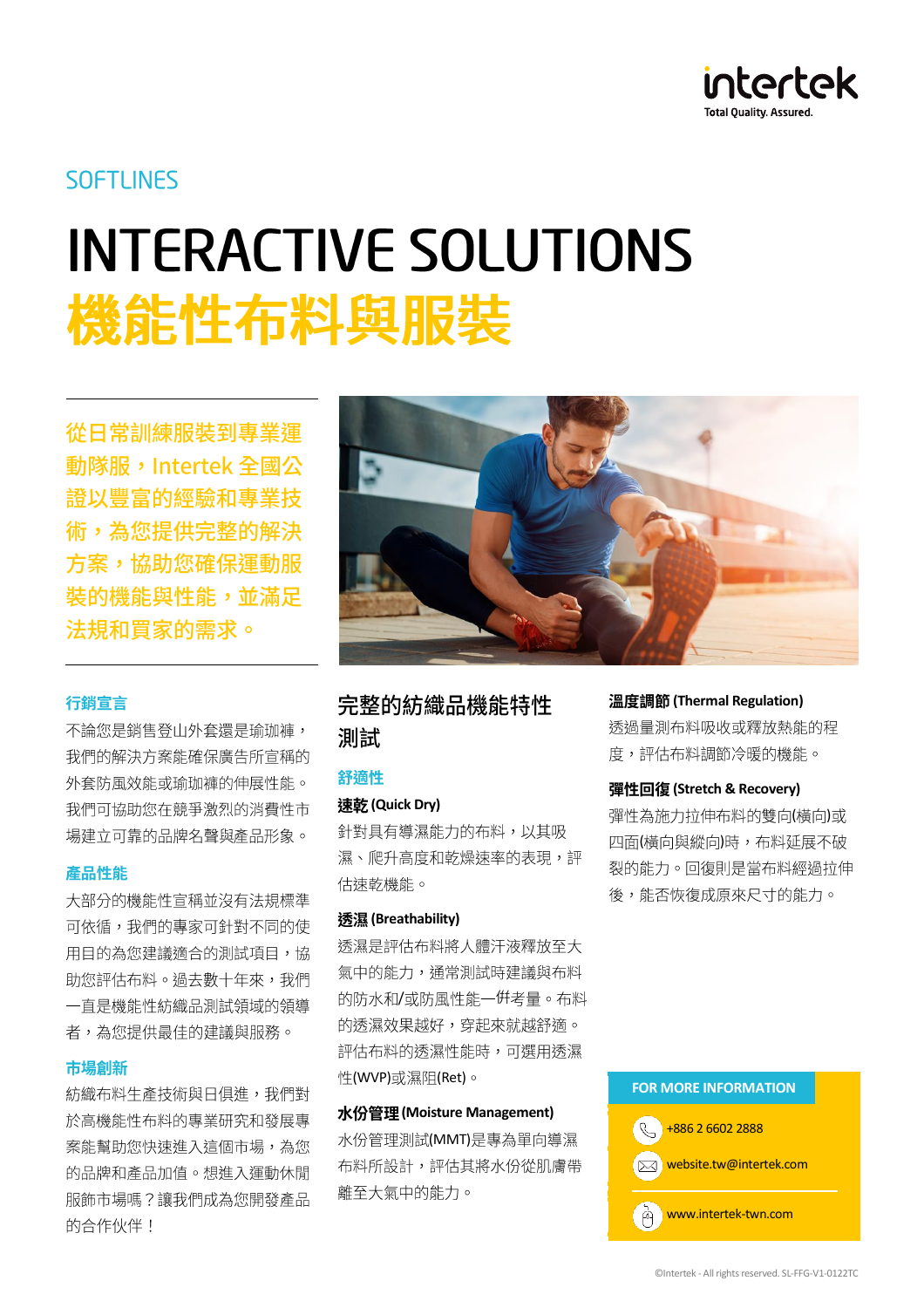## INTERACTIVE SOLUTIONS 機能性布料與服裝





## 透過 Intertek 的專業技術與解決方案,開啟運動服市場的無窮商機

#### 健康與美麗

#### **(Anti-aging)**

主要在評估布料是否能有效移除造成 老化的自由基。

#### **(Anti-bacterial)**

評估布料的抗菌能力,可採定性和/或 定量的方式進行。

#### **(Anti-mold)**

評估布料抑制真菌和黴菌生長的能 力,對戶外服飾與裝備尤為重要。

#### **(De-odorization)**

針對造成臭味的主要化學物質,透過 此測試評估布料降低臭味的涑率。

#### **(Moisturizing)**

膠原蛋白可使肌膚和細胞保持年輕與 水份,此測試透過測量布料的膠原蛋 白含量評估其保濕力。

#### **(Far Infrared)**

透過熱能轉換為遠紅外線,衣服產生 的熱效能讓穿戴者在寒冷的地方保持 溫暖。我們可藉由測量布料再放射的 波長,評估其遠紅外線的保溫性能。

#### 機能性

#### **(Windproof)**

透過測試評估布料的透氣性;布料的 透氣性越低,防風效果越好。

#### **(Water Resistance)**

幾乎所有戶外衣著和戶外用品(如背 袋、帳篷)都會訴求防水機能。防水測 試可評估在雨天或暴風雨中,布料抗 水份滲透的能力。

#### **(Water Repellency)**

防潑水布料最常用於防小雨的戶外衣 著,主要是讓穿戴者保持乾燥。利用 疏水特性(也稱為「荷葉效應」),水 滴和雪粒易從表面滑落而不至於沾濕 布料。

#### **(Anti-static)**

抗靜雷布料主要用於防止靜雷浩成的 不適,同時在易受靜電干擾的環境中 提供安全防護,透過測試可評估布料 抗靜雷的能力。

#### 安全性

#### **(UPF)**

紫外線防護係數(UPF)用於評估布料/ 服裝的防曬能力。由於暴露在紫外線 UVA和UVB下對人體有害,一些重要 的零售市場(如美國和中國)均制訂法 規要求產品標示紫外線防護係數。

#### **(Visibility)**

螢光綠或螢光黃常用於戶外服裝或配 件,除了作為設計的一環,這些鮮明 易見的顏色可在黑暗環境下提高穿戴 者的人身安全。不論是螢光染色、反 光或夜光材質,我們可模擬出各種情 境的客制可視性能測試。針對打獵穿 著獵裝的「獵人橘」,我們也能提供 對應的測試。

#### **(Camouflage)**

由迷彩布料製成的軍裝可降低獵搜行 動中被發現的可能。透過測量各式迷 彩圖樣的光譜反射率,可確認布料的 偽裝性能。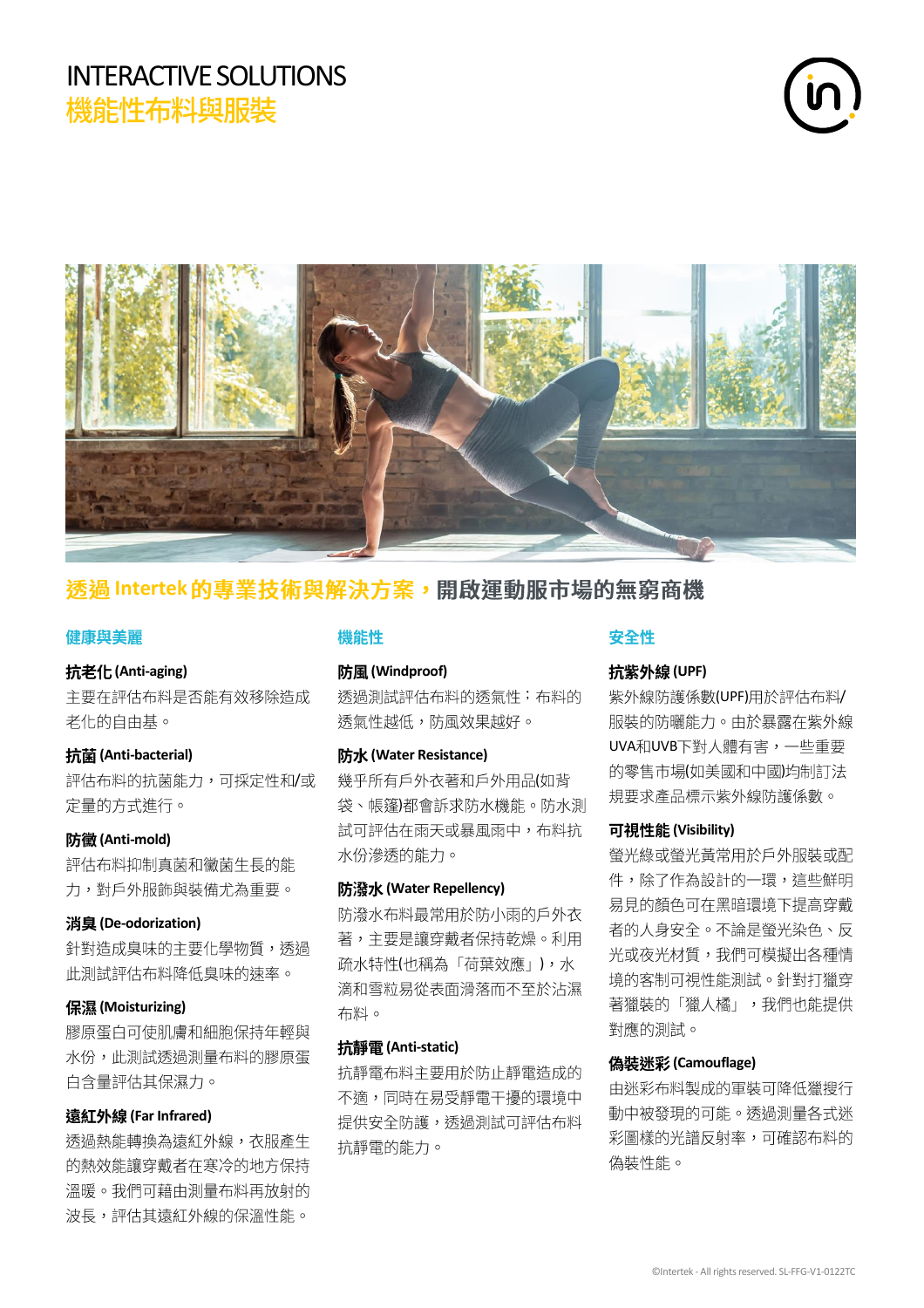## INTERACTIVE SOLUTIONS<br>機能性布料與服裝



## 機能性服裝 從頭到腳完整的品質保證

#### 健身衣

- 抗老化 (Anti-aging)
- 抗菌 (Anti-bacterial)
- 透濕 (Breathability)
- 消臭 (De-odorization)
- 保濕 (Moisturizing)
- 速乾 (Quick Dry)
- 彈性回復 (Stretch & Recovery)

#### 瑜珈服

- 抗老化 (Anti-aging)
- 抗菌 (Anti-bacterial)
- 透濕 (Breathability)
- 消臭 (De-odorization)
- 保濕 (Moisturizing)
- 速乾 (Quick Dry)
- 彈性回復 (Stretch & Recovery)

#### 健行衣

- 抗菌 (Anti-bacterial)
- 透濕 (Breathability)
- 消臭 (De-odorization)
- 速乾 (Quick Dry)
- 抗紫外線 (UPF)
- 可視性能 (Visibility)

#### 工作服

- 抗菌 (Anti-bacterial)
- 抗靜電 (Anti-Static)
- 透濕 (Breathability)
- 消臭 (De-odorization)
- 防潑水 (Water Repellency)
- 防水 (Water Resistance)
- 防風 (Windproof)



#### 滑雪衣

- 抗菌 (Anti-bacterial)
- 透濕 (Breathability)
- 消臭 (De-odorization)
- 遠紅外線 (Far Infrared)
- 可視性能 (Visibility)
- 溫度調節 (Thermal Regulation)
- 防潑水 (Water Repellency)
- 防水 (Water Resistance)
- 防風 (Windproof)

#### 慢跑服

- 抗菌 (Anti-bacterial)
- 透濕 (Breathability)
- 消臭 (De-odorization)
- 速乾 (Quick Dry)
- 抗紫外線 (UPF)
- 可視性能 (Visibility)

#### 高爾夫球裝

- 抗菌 (Anti-bacterial)
- 透濕 (Breathability
- 消臭 (De-odorization)
- 速乾 (Quick Dry)
- 抗紫外線 (UPF)

#### 運動隊服

- 透濕 (Breathability)
- 抗菌 (Anti-bacterial)
- 消臭 (De-odorization)
- 速乾 (Quick Dry)

#### 釣裝

- 抗菌 (Anti-bacterial)
- 透濕 (Breathability)
- 消臭 (De-odorization)
- 速乾 (Quick Dry)
- 抗紫外線 (UPF)
- 可視性能 (Visibility)
- 防潑水 (Water Repellency)
- 防水 (Water Resistance)
- 防風 (Windproof)

#### 登山服

- 抗菌 (Anti-bacterial)
- 透濕 (Breathability)
- 消臭 (De-odorization)
- 遠紅外線 (Far Infrared)
- 速乾 (Quick Dry)
- 溫度調節 (Thermal Regulation)
- 可視性能 (Visibility)